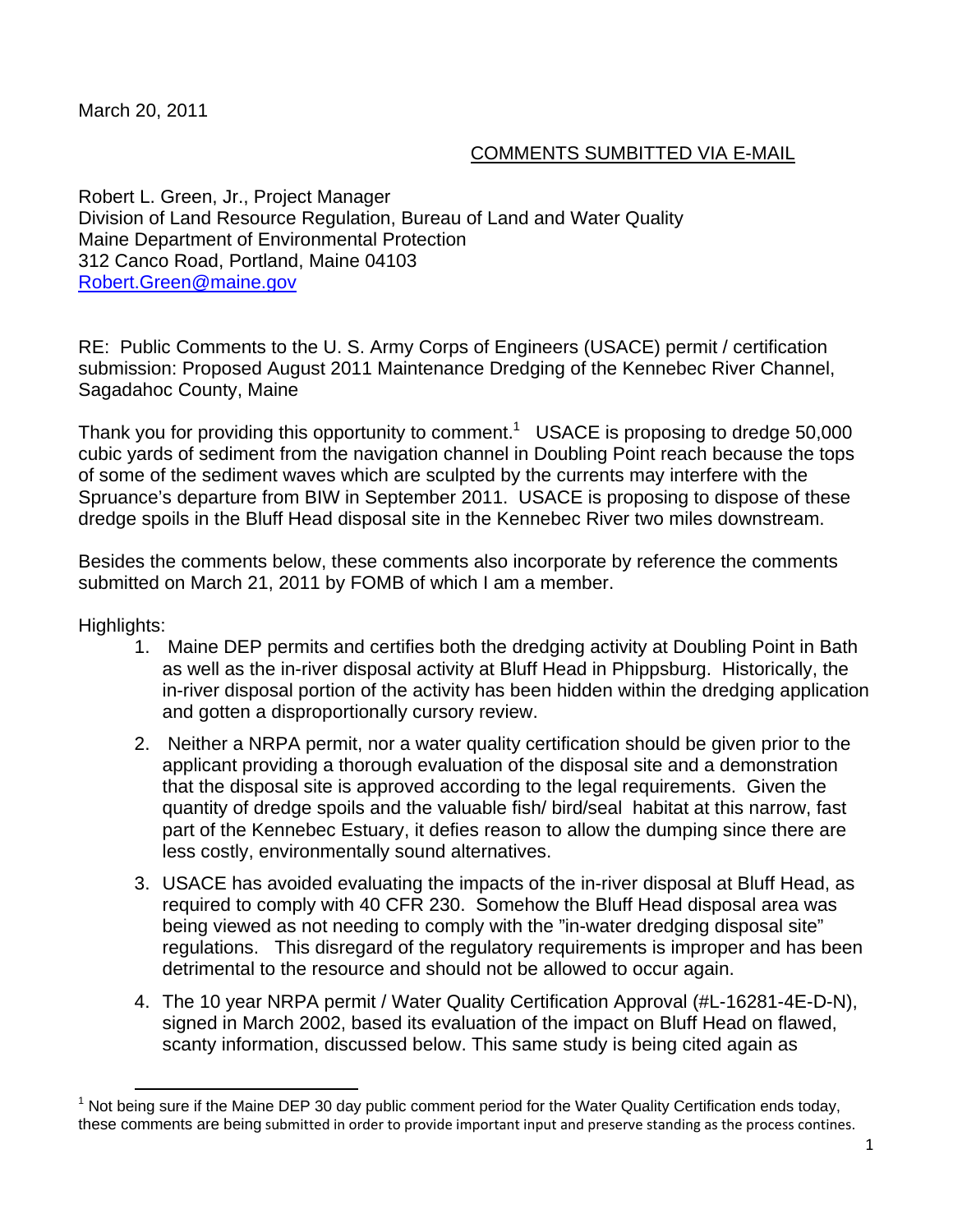justification. The statement in the summary, *"based on past water quality monitoring by the applicant during the disposal of material at Bluff Head, the Department does not anticipate that the proposed dredging or disposal of material will degrade water quality in the Kennebec River*" is just wishful thinking, and a real evaluation, such as required by 40 CFR 230, needs to be done.

- 5. Alternatives to the proposed dump site have not been evaluated according the legal requirement that a practicable alternative that has less environmental impact must be chosen. Viable, less environmentally damaging and less costly alternatives are suggested.
- 6. These comments request intervener status, and interested person status, as applicable, on all actions and negotiations related to this 2011 Kennebec River dredging and disposal proposal.

### **A. What do the Natural Resource Protection Act and the Water Quality Certification require?**

**Natural Resources Protection Act (NRPA).** The NRPA requires that dredging and in-river disposal not be performed until the applicant demonstrates that the action does not unreasonably interfere with existing aesthetic, recreational or navigational uses, and demonstrates that the proposed activity meets the standards.

The Natural Resources Protection Act (38 §480-A) declares that the State's rivers and streams, . . .and coastal wetlands and coastal sand dunes are resources of state significance.

. . .further finds and declares that there is a need to facilitate research, develop management programs and establish sound environmental standards that will prevent the degradation of and encourage the enhancement of these resources.

. . .further finds and declares that the cumulative effect of frequent minor alterations and occasional major alterations of these resources poses a substantial threat to the environment and economy of the State and the quality of life.

**Prohibitions.** (38 §480-C). A person may not perform or cause to be performed [dredging or filling] without first obtaining a permit from the department if the activity is located in, on or over any protected natural resource.

The permit will be granted when the Department finds that the applicant has **demonstrated** that the proposed activity meets the standards in subsection 1 to 9.

- **Existing uses.** The action will not unreasonably interfere with existing scenic, aesthetic, recreational or navigational uses. Thus, the demonstration must analyze the impact of dumping 135 million pounds of material into the river in August, including about 1 million pounds of fine silt and clay.
- **Harm to habitats; fisheries**. The demonstration must analyze the significant wildlife habitat in the area, and demonstrate there will be no unreasonable harm. The 2009 dumping clearly affected the seals which had been in the area and the muck being deposited in the intertidal zone appears to inhibit life. Just as the area is recovering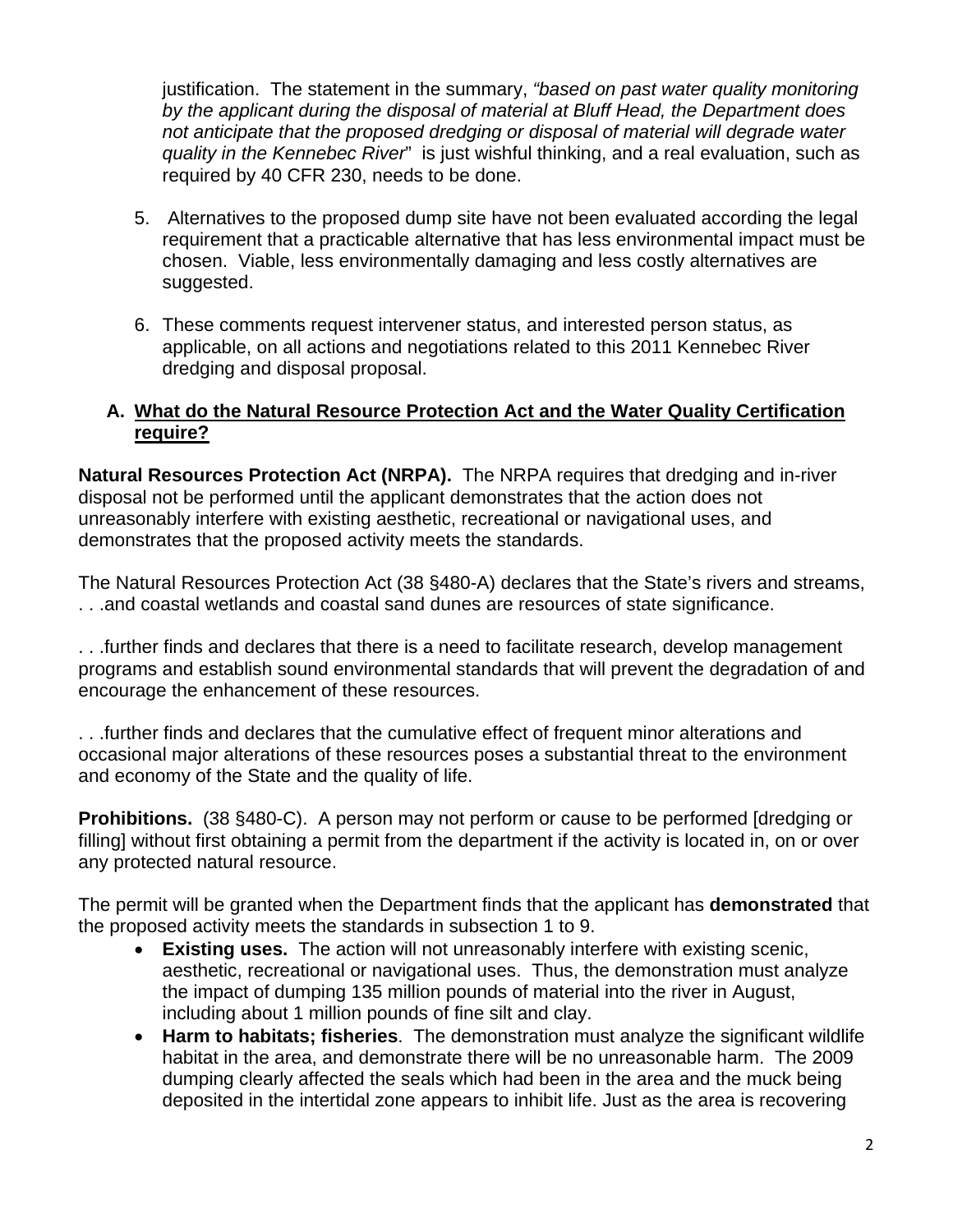(because much of the muck is being dispersed) another disposal action is being proposed.

 **Lower water quality**. Since the area is a Class SA area, and an NRPA permit should not be give to any activity that violates water quality law, one would think the likelihood for getting a permit for this activity would be slim to none. The Class SA standard states: There may be no direct discharge of pollutants to Class SA waters except for compliant storm water discharges and permitted aquatic pesticides to control mosquito borne diseases. The CWA definition of pollutant includes dredged spoils. (40 CFR 230.3(c)).

A more thorough evaluation of the projects' plan to dispose of dredge spoils at Bluff Head throughout the month of August is required. Will it unreasonably interfere with existing scenic, aesthetic, recreational and navigational uses? Will there be unreasonable harm to the aquatic environment and species? Will it lower water quality? Yes to all three, is the answer that seems most likely. Thus, no NRPA permit should be issued for this proposed application.

**Water Quality Certification**. The applicant is required to obtain a water quality certification for any activity that may result in a discharge to the navigable waterways of the State. The Maine DEP must certify that any such discharge will comply with the applicable provisions of Section 301, 302, 303, 306 and 307. For the 2011 dredging and disposal in the lower Kennebec, compliance with Section 301(a) needs to be confirmed prior to issuing a water quality certification.

Section 301(a) of the Clean Water Act states:

*SEC. 301(a) Except as in compliance with this section and sections 302, 306, 307, 318, 402, and 404 of this Act, the discharge of any pollutant by any person shall be unlawful.* 

Thus, Section 301(a) requires that the Maine DEP certify that the Army Corps of Engineers has complied with the requirements of section 404 (as it relates to dredging disposal), otherwise the discharge of any pollutant by any person shall be unlawful. Since MEDEP must certify that the discharge complies with Section 301, MEDEP must assure that the Corps approval of the Bluff Head disposal site is done in compliance with 40 CFR 230.

Section 404 provides that the Secretary of the Army, acting through the Chief of Engineers, issues permits for the discharge of dredged or fill material. In order to dispose of dredge spoils in a navigable water, the disposal site needs to comply with the provisions of 40 CFR 230. Although 40 CFR 230 has a thorough description of the findings that need to be made in order to utilize a disposal area, previous permits for disposal at Bluff Head have not been required to show compliance with 40 CFR 230.

In regards to in-river dredging disposal, the Army Corps of Engineers might be compared to a fox watching the henhouse – the ACE is the applicant for the permit, the ACE is also the permit granting authority, and if the permit is violated, the ACE is the enforcement agency!

However, the Water Quality Certification requires that Maine DEP also be watching the hen house. By having Maine DEP determine that the Army Corps of Engineers has complied with Section 404, in granting an in-river dredging disposal approval, an important check has been added to the dredging disposal site permitting process. This comment requests that the Maine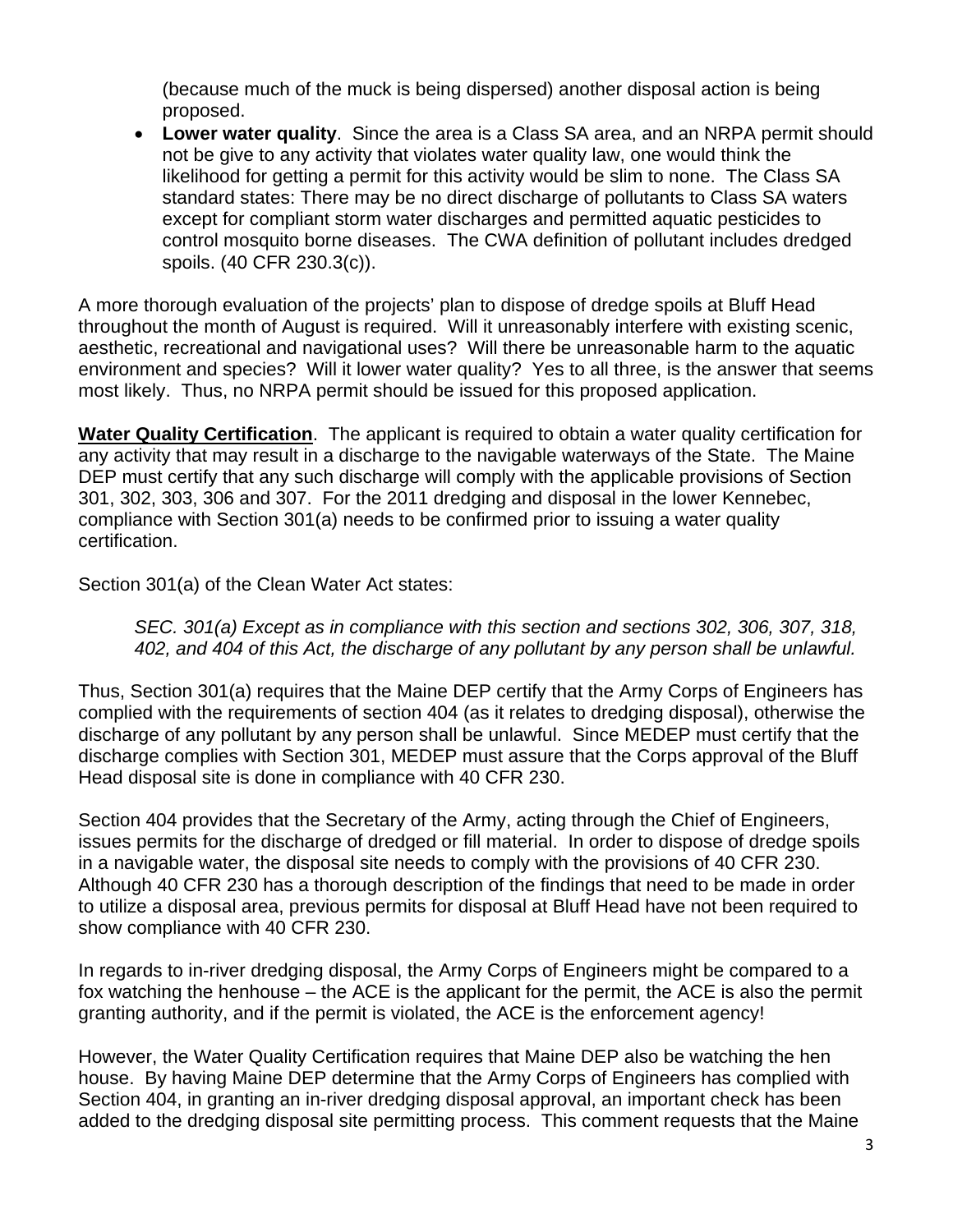DEP do a full review of the 40 CFR 230 requirements for approval of an in-river disposal site, and make a finding of fact regarding the ACE permit application documentation compliance with 40 CFR 230 requirements.

After making a finding of fact that the ACE is in compliance with the disposal site approval requirements, then Maine DEP will be able to issue a water quality certification, but not before.

#### **B. 1997 Normandeau Letter, the basis of the 2002 water quality certification and prominently mentioned in the 2011 draft Environmental Assessment to justify the issuance of a water quality certification is fatally flawed on many levels, from study design, to the level of "report" detail and sloppy editing, to questionable conclusions.**

In March 2002 The Maine DEP issued a water quality certification for dredging of the Doubling Point reach and disposal of the dredge spoils at Bluff Head. However, the findings of fact only provided this statement,

*Based on past water quality monitoring by the applicant during the disposal of material at Bluff Head, the Department does not anticipate that the proposed dredging or disposal of material will degrade water quality in the Kennebec River.*

In the draft 2011 Environmental Assessment, on page 18, the ACE discusses the 1997 Normandeau study.

*A water quality monitoring study was conducted to meet the Water Quality Certification (WQC) conditions for the 1997 dredging and disposal activities at Doubling Point. The WQC conditions specified that bacterial levels be monitored just south of the Bluff Head disposal site immediately before and soon after disposal episodes, and that turbidity be monitored before and after disposal events at Bluff Head. The monitoring was conducted by Normandeau Associates and concluded that the "turbidity levels near Bluff Head dredging and disposal areas in the Kennebec River were low, before, during and after the November 1997 dredging. There was no apparent trend related to station, depth, or dredging/disposal. Fecal coliform levels were low with one exception, possibly related to the pre-dredge storm activity, which may affect runoff or WWTP function. There was no evidence of an increase related to dredging.* 

Relying on the December 5,1997, Normandeau Associates monitoring letter (3 pages with 8 pages of attachments) as a demonstration that the disposal area was approved for use when only one sample location (with two samples mid-depth and bottom-depth) were taken a half mile upstream of the disposal area and a similar, one sample location tested at mid-depth and bottom-depth, was taken hundreds of yards downstream of the disposal area and analyzed for turbidity, suspended solids and fecal coliform, is disgraceful . One clue that the study was biased to report results that didn't show an impact, is that the upper portion of the waterway was not sampled (or perhaps just not reported.

Three different days were sampled. Friday November 14 (a day of a "large storm") was used as a baseline, pre-dredge sample. How ridiculous. Obviously a large storm is going to have a noticeable impact on turbidity and possibly on fecal coliform, as storm water and combined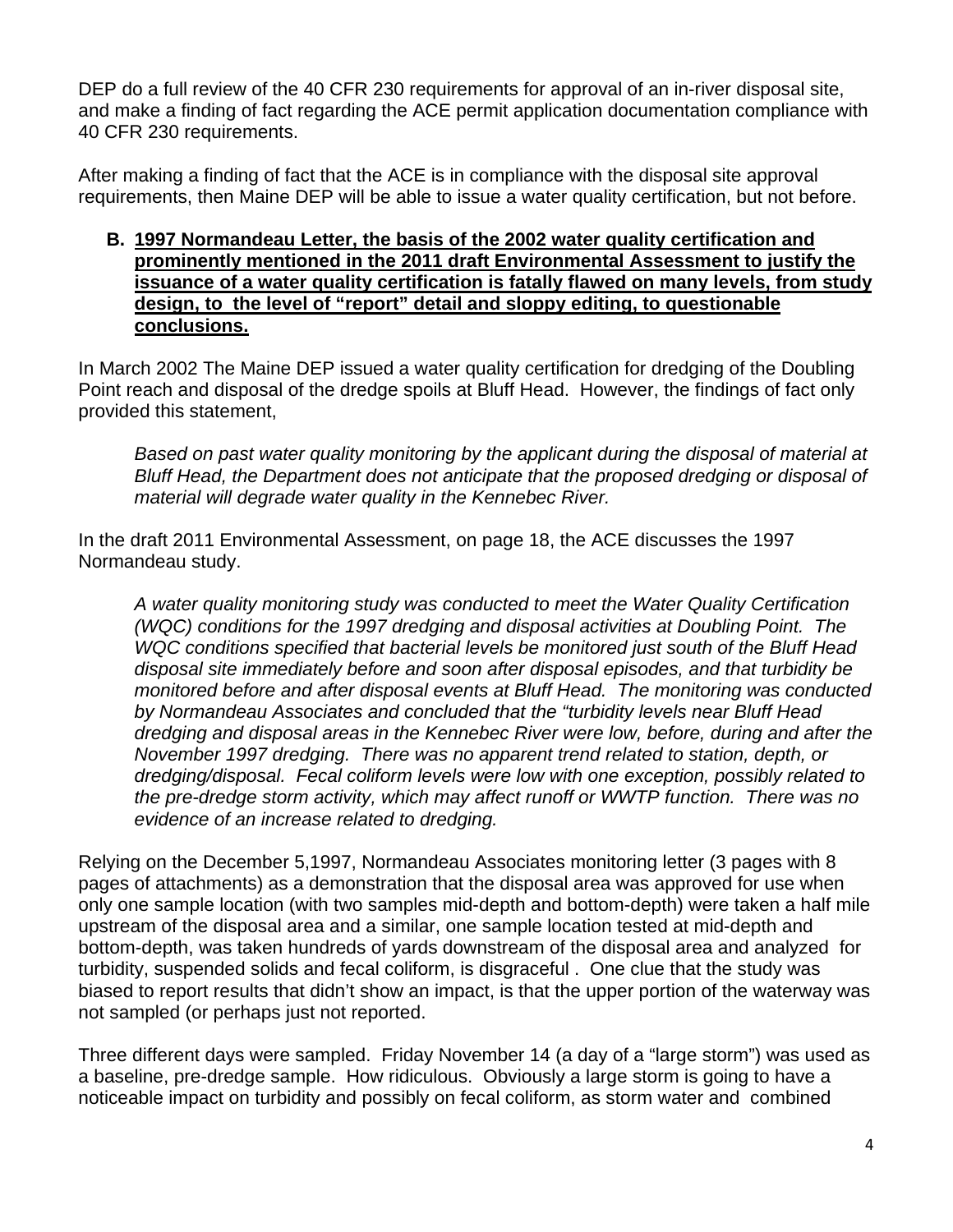sewers cause large discharges. An important study to certify water quality should have a study plan which assures that the baseline data gathering effort is typical of baseline.

The only description of the work discusses dredging at Bluff Head, which is obviously wrong, and discusses the work at Bluff Head as being initiated on November  $23<sup>rd</sup>$ , with the" dredging" samples being taken on November 24, and the "post-dredging" samples being taken on November  $25<sup>th</sup>$  and November 18<sup>th</sup>. It's not clear there is any useful data here, but what is clear is that the impact was measured, at best, after only one day of dredge disposal and from pretty far away.

*Normandeau collected three sets of samples. The first was collected on Friday, November 14<sup>th</sup>, prior to reported initiation of dredging at Bluff Head on November 23<sup>rd</sup>. The second set of samples was collected on November 24<sup>th</sup>, during the dredging* operation. The third set of samples was collected on November 18<sup>th</sup> on the outgoing tide *and November 25<sup>th</sup> on the incoming tide. [Note: no other part of the report addresses what the tidal direction was during the sampling, which in a high current area is important, and the November 18th date seems suspect].* 

A review of the data shows that for the station a few hundred yards south of the disposal area, the turbidity value was lowest at pre-dredge, almost doubled on the day of the dredging, and rose a bit higher on the post-dredge. This trend of increasing turbidity in both the mid and bottom sampling may be indicative of a trend that could be a significant impact.

The suspended solids data was generally highest on the day of the storm. Surprising was that the mid-level on the day of the dredging was the second highest value and only slightly less than the highest value on the storm day (53.4 mg/l and 54.0 mg/l) both of which were from the monitoring station to the south of the disposal area. The conclusion here may be that on the one day of dredge disposal the mid depth will be as turbid as a day with a large storm. In the context of the proposed disposal for the whole month of August (which will have cumulative effects from day after day of dredge disposal, one might conclude that the data suggests the impact could be significant. Thus this data set might suggest that more work should be done before additional dredging disposal is undertaken.

For fecal coliform , the bottom sample south of Doubling Point during the pre-dredge storm showed a comparatively high value – 240 MPN/ml. The next highest value was post dredging at the monitoring station a half mile north of the disposal site. Perhaps also noteworthy is that the fecal coliform levels increased dramatically at the disposal site. On the day of the dredge, the mid-depth reading at the monitoring station to the north had a reading of 43, while the deep depth reading was a mere 3.6. By the next day (post-dredge) both the mid-depth and the deepdepth had risen to 93. At the monitoring station to the south on the day of the dredge, both the mid-depth and the deep-depth were low, <3 and 3.6 MPN/ml respectively. On the day of the post-dredge sampling both the mid-depth and the deep-depth were at a fecal coliform level of 23 MPN/ml. Thus interpreting this data set might suggest that additional bacterial concentration work should be done on the dredge spoils and on modeling to see if the rise in fecal coliform over the day of dredge disposal is a predictable result and whether the elevated levels will continue to rise if disposal happens day after day, throughout the month of August. Since bacteria may grow better in warm water, this additional variable should be analyzed.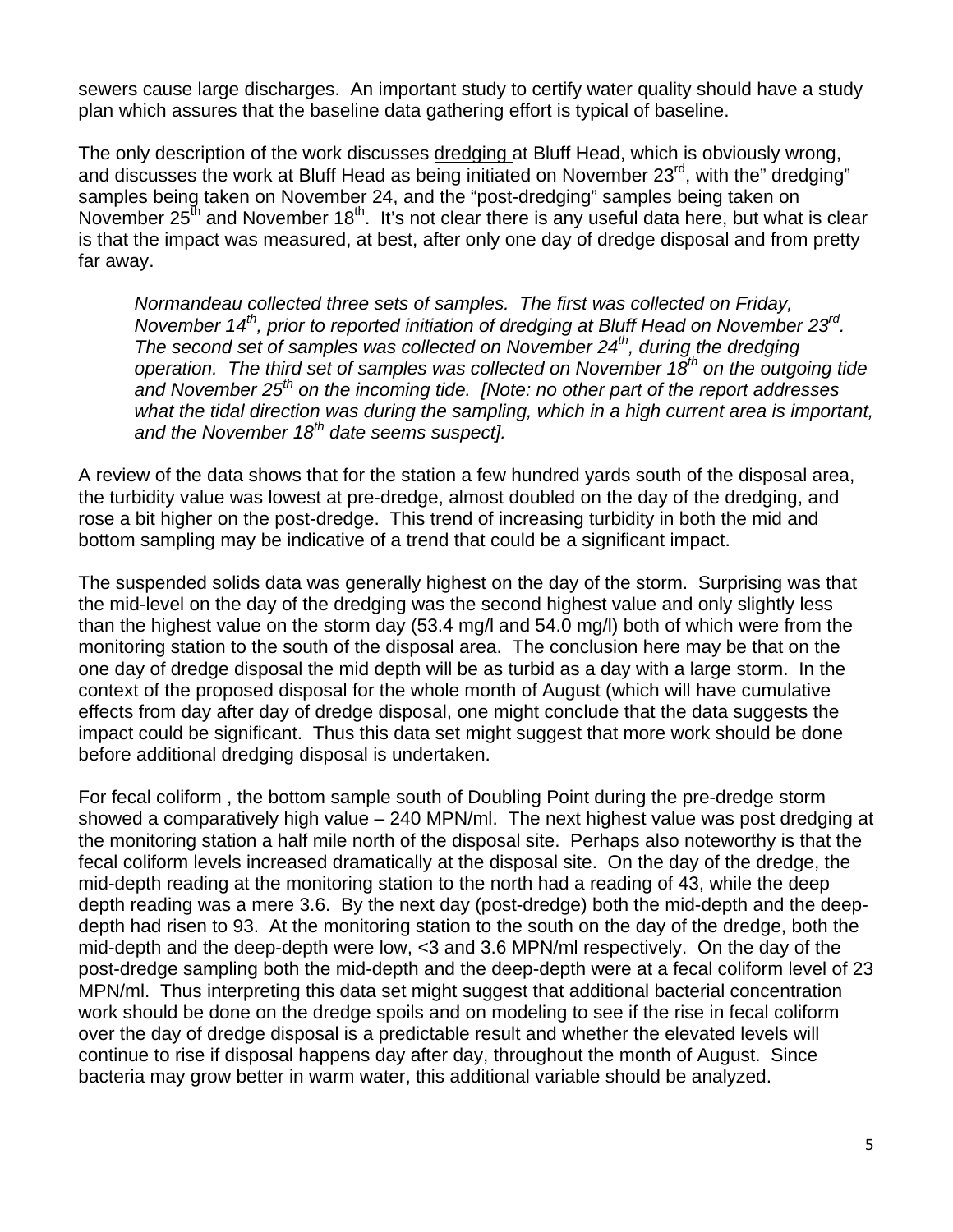If the above analysis of the Normandeau study is correct, it is indicative of a problem with scientific method and impartiality, and then insufficient scrutiny off the underlying work by technical persons using the study for future purposes.

### **C. How does two days of dredge disposal area sampling for turbidity and fecal coliform compare to the 40 CFR 230 data requirements needed to approve an inriver dredge disposal site.**

The Factual determinations (40 CFR 230.11) describe the specific short-term and long-term effects on the physical, chemical and biological characteristics of the aquatic environment in the area of the proposed in-river dredge disposal site and this determination must be in writing.

It's too detailed to review the different areas of investigation that must be undertaken, but here is what's required related to the physical substrate.

230.11(a) Physical substrate determination. Determine the nature and degree of effect that the proposed discharge will have, individually and cumulatively, on the characteristics of the substrate at the proposed disposal site. Consideration shall be given to the similarity in particle size, shape and degree of compaction of the material proposed for discharge and the material constituting the substrate at the disposal site and any potential changes in substrate elevation and bottom contours, including changes outside the of the disposal site which may occur as a result of erosion, slumpage, or other movement of the discharged material.

Additionally, the duration and physical extent of substrate changes shall also be considered. The possible loss of environmental values (230.20) and actions to minimize impact (subpart H) shall also be considered in making these determinations. Potential changes in substrate elevation and bottom contours shall be predicted on the basis of the proposed method, volume, location, and rate of discharge, as well as on the individual and combined effects of current patterns, water circulation, wind and wave action, and other physical factors that may affect the movement of the discharged material. The duration and physical extent of substrate changes shall also be considered. The possible loss of environmental values (§230.20) and actions to minimize impact (subpart H) shall also be considered in making these determinations. Potential changes in substrate elevation and bottom contours shall be predicted on the basis of the proposed method, volume, location, and rate of discharge, as well as on the individual and combined effects of current patterns, water circulation, wind and wave action, and other physical factors that may affect the movement of the discharged material.

Because the work to approve an in-river disposal area is involved and it is expensive to do testing in a very fast, very deep stretch of water, most in-river dredge disposal areas are no longer in use. Instead regional ocean disposal sites are typically used if the dredged material is going to be dumped in the aquatic environment.

## **D. The project area, Doubling Point dredging area and the Bluff Head disposal area**

Figure 1 is a Google Earth satellite view of the subject area. The most northerly yellow pin shows the location of BIW. The two yellow pins at the south end of Long Reach, just before Doubling Point mark the approximate northerly and southerly boundaries of the seabed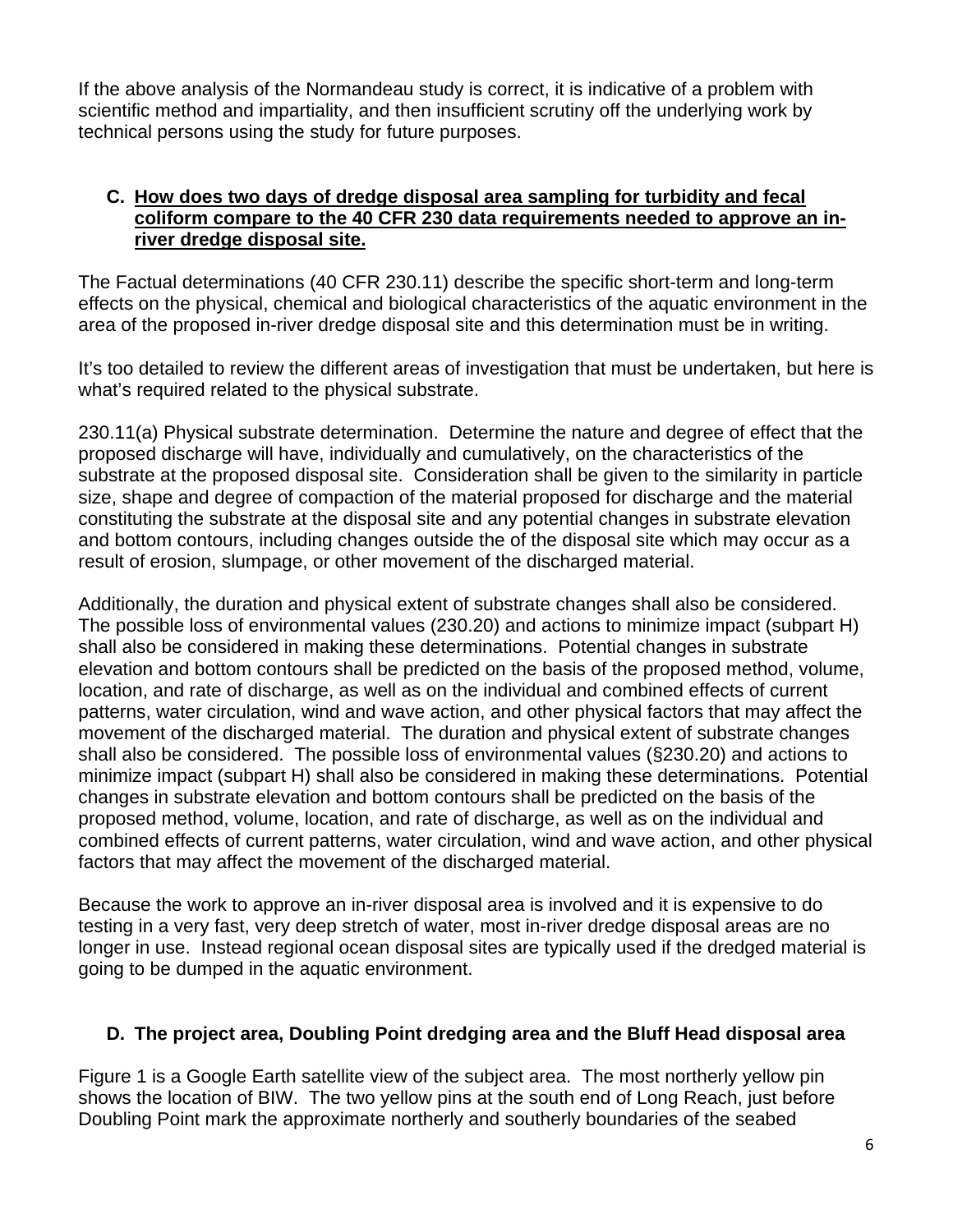waveform crest that may require re-forming or removal. Dredging is throughout the 500 foot navigation channel as needed. The next yellow pin, downriver, is to identify Morse Cove and then two yellow pins mark the limited amount of 95-100 foot water in the Bluff Head disposal area. All permits for disposal at Bluff Head reference placement in about 95-100 feet of water, or some similar deep sounding disposal.

Figure 1: Google image of the Doubling Point dredging area and the "Bluff Head" disposal area.

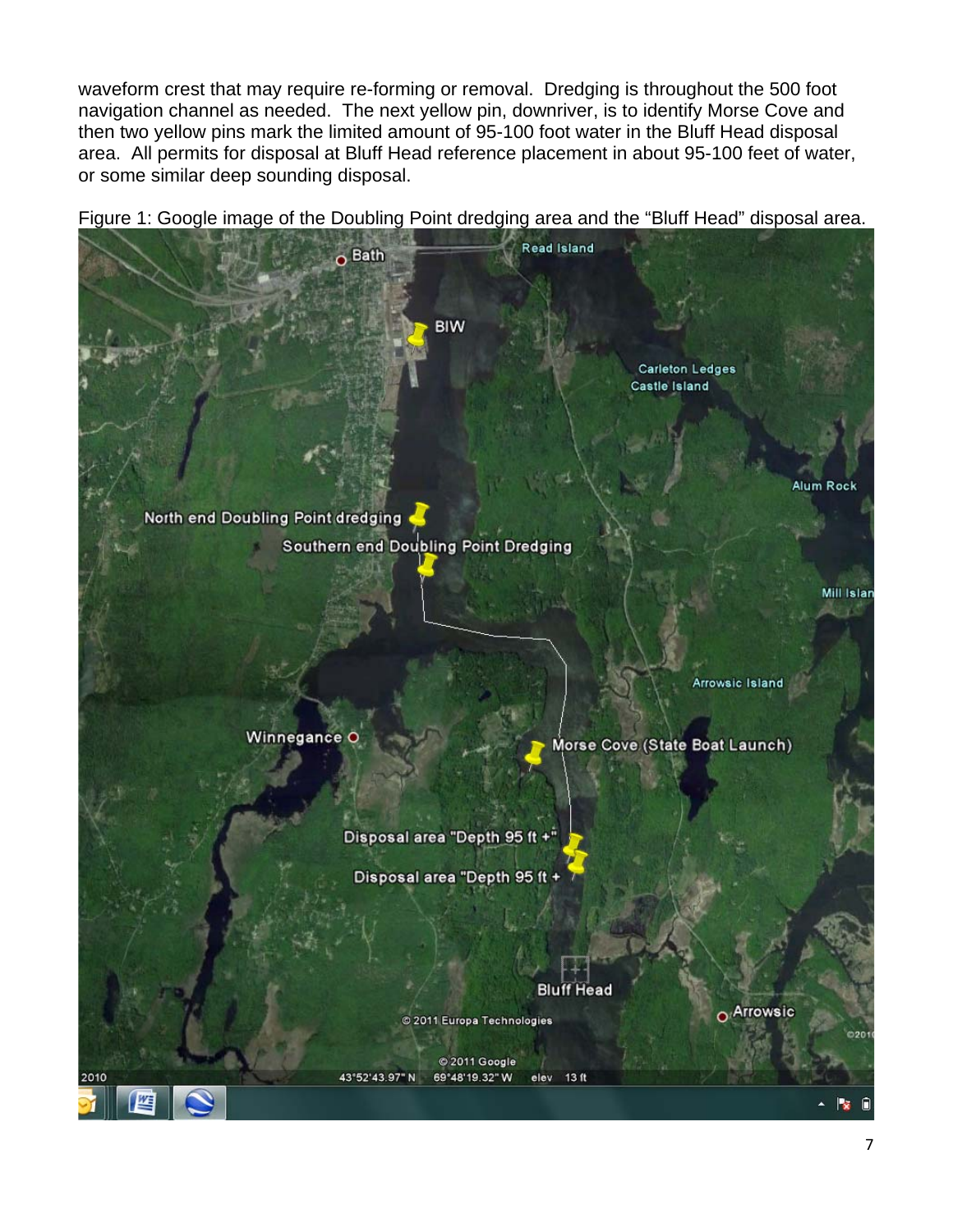Figure 2: Graphic from the ACE Application that shows a sketch of marking where four dredge material samples were taken from, and where one sample at the Bluff Head disposal area was attempted, but was unsuccessful.

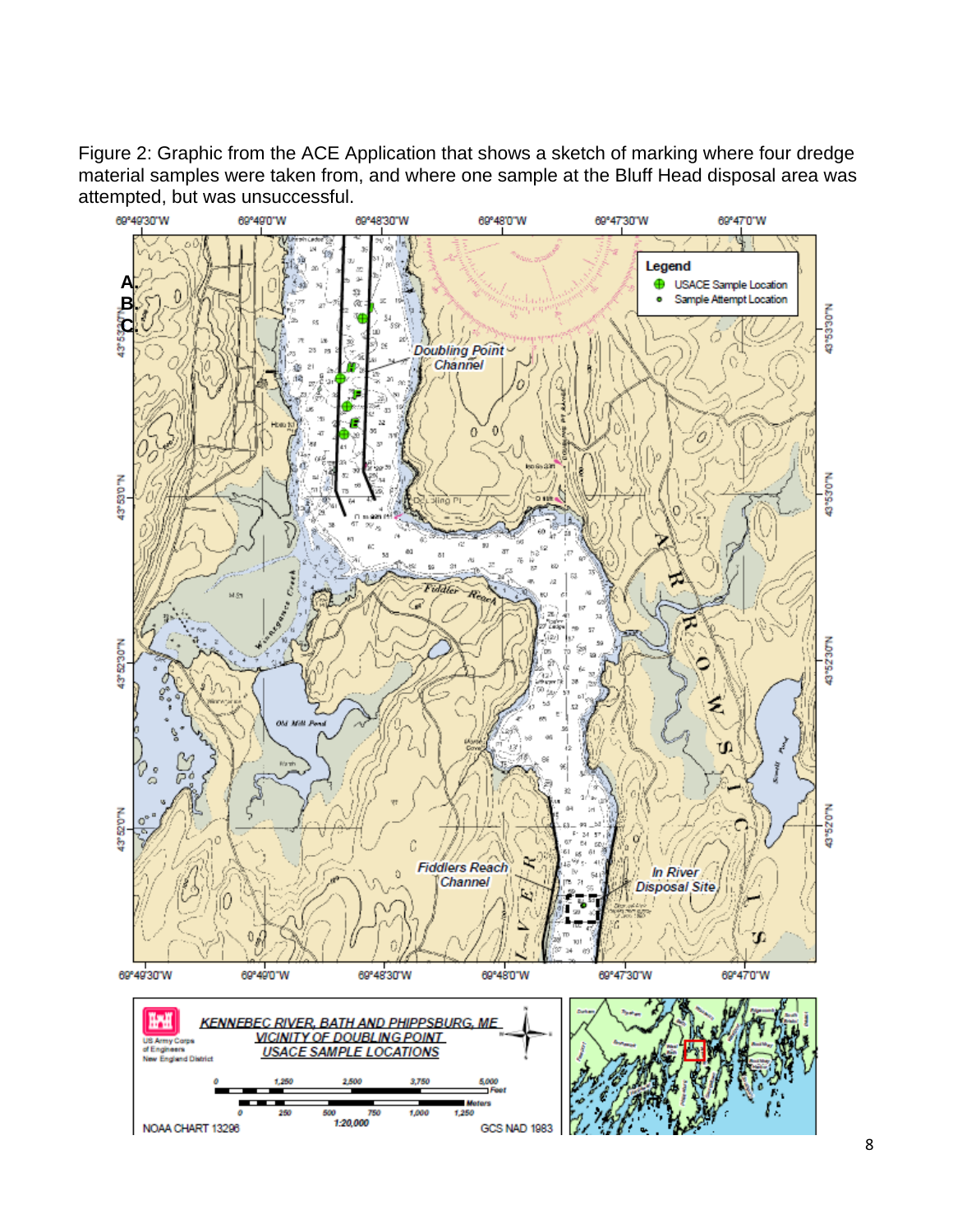# **E. Bluff Head disposal area muck.**

Currently portions of the intertidal zone adjacent to the discharge area on the west side of the Kennebec, as well as other nearby areas have "dead" zones of muck. Since no investigation of the actual disposal area has been done, as required by the 40 CFR 230 guidelines, I cannot comment on the condition of the disposal area, and it is possible, that the muck has a different cause. However, slimy muck did show up in the intertidal zone immediately after the November 2009 dredge disposal, and in dramatic ways. While kayaking during the disposal period at low tide, a submerged rock which has always been clear of debris had more than an inch of muck perfectly balanced on top of it. This rock is on the west side of the Kennebec and somewhat to the north of the disposal area. One can imagine, with the disposal occurring at almost high tide the suspended material was entrained in the surface water, and then settled out on the rock, which then became above the tide level. The muck did not stay on the rock, after the tide rose again, but it does show a causal relationship of the muck to the disposal.

Regarding the natural state of the Bluff Head disposal area, I had a discussion with Dr. Steven Dickson, Maine Geologist, in the summer of 2010, at a meeting with Maine DEP and Bill Kavanaugh and Jay Clement of the Army Corps of Engineers, and Alicia Heyburn, Outreach Coordinator of the Kennebec Estuary Land Trust, Dr. Dickson provided information on various studies that he has been involved in regarding the movement of material in the stretch of the Kennebec from Merrymeeting Bay to off-shore Popham Beach. Regarding the Bluff Head area, he reported that it is a rocky bottom.

Dr. Dickson has been providing information about the geology of the Kennebec Estuary for many years. When BIW was going through the permitting process to create the LLTF and the dry dock, Dr. Dickson submitted five pages of formal comments on January 23, 1998. Because BIW had suggested dumping the excavated material which was to be generated during the creation of the 12.6 acre and 75 foot deep sinking basin in the Bluff Head disposal area, Dr. Dickson addressed the disposal of dredged material.

*Disposal of dredged material should be based on its geological (and chemical) characteristics. Large volumes of blue clay disposed in the river or offshore at the mouth of the river would likely result in increased water turbidity . . . Some of the coarser dredged material may be suitable for river or ocean disposal. Historically, the Bluff Head disposal site is one of dispersal and dredged material would be swept away by the tidal currents. The rate and direction of spoils movement from the disposal site is unknown. In the short-term, normal estuarine circulation may move sand upstream to the sand wave field north of Doubling Point where there is a probable zone of bedload (sediment) convergence. Silt and organic matter will be dispersed in both upstream and downstream directions as the spoils pile is winnowed by the currents. Phippsburg clam flats (e.g. Drummore Bay) have been an area of local concern in past dredge events. The flats are probably not threatened by sand disposal but silt (which has been dumped in large quantities) might be resuspended and result in increased column turbidity and possibly be deposited on intertidal flats. Without more information or analysis, the suitabilityof the Bluff Head disposal site for silty alluvial sediments remain questionable.* 

#### **F. How much muck (fine silt and clay) is in the 50,000 cubic yards proposed to be dumped at Bluff Head.**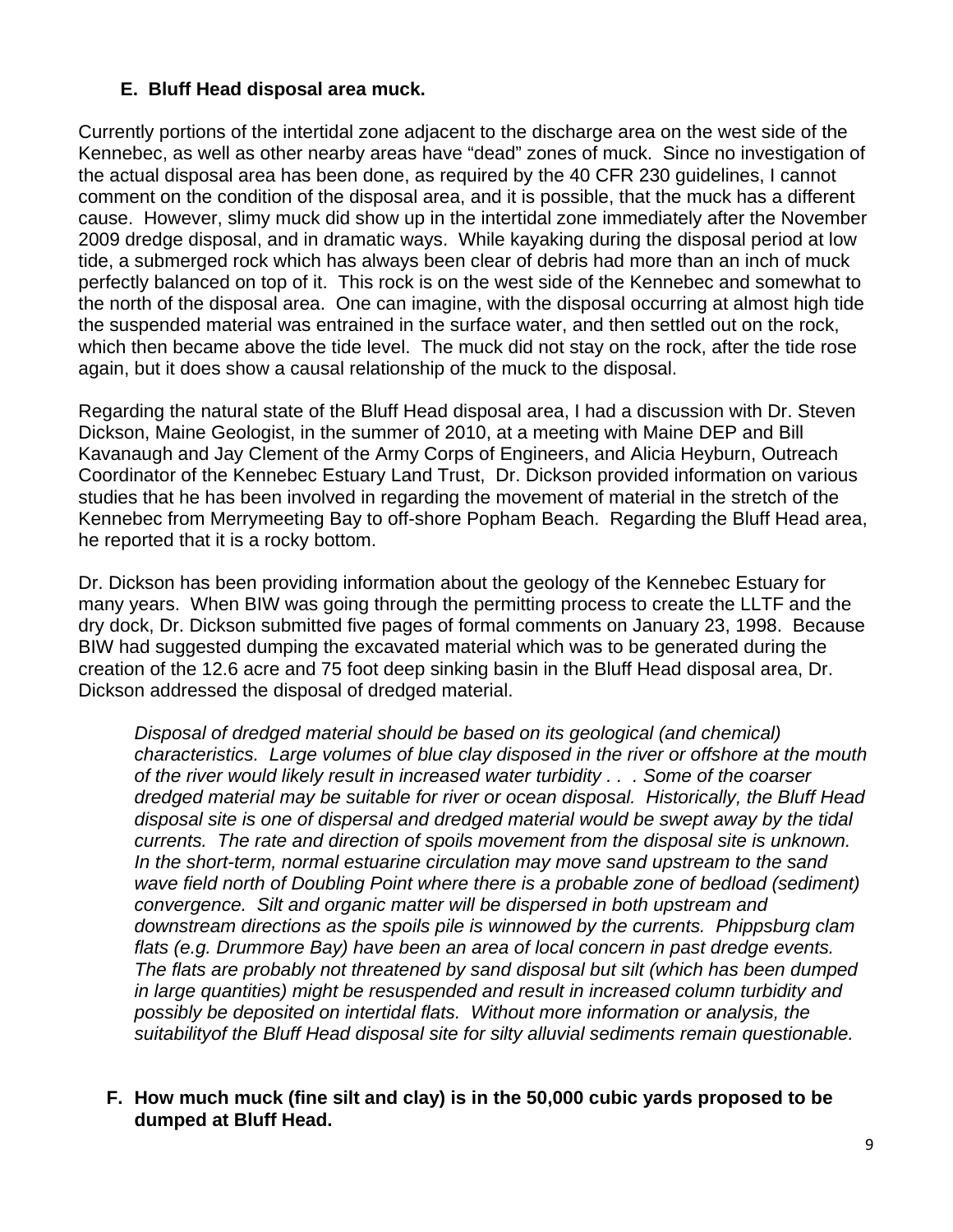The material dredged and disposed by BIW in 2009 may be very different from the material that may ultimately be dredged this summer, or, at some time in the near future. Even though the materials are different, it may be inappropriate to just disregard the relatively small weight percentage of fine particles. Sand is relatively heavy and typically a cubic yard of sand is estimated to weigh 2700 pounds. Thus the weight of the sand being disposed appears to be **135 million pounds.** 

This is just an approximation. Assuming that the estimate is valid as if it was dry sand . . .then the calculation of the amount of fine material is as follows:

If the amount of silt and clay is 1%, that will be 1.35 million pounds of silt and clay. If the amount is 0.5%, that would mean that almost 700,000 pounds of silt and clay will be disposed in the fast part of the river this summer. Considering the restrictive Shoreland protection rules, in part because of a concern of erosion causing the addition of fine materials into the river - -this large, slug of fine materials and its impact on the environment needs to be better understood before it is permitted. Although regulators in the past have not given much credence to the clammers who have testified for years that dredging causes fines to close the clam holes. At the February 24, 2011 public meeting in Phippsburg, the chairman of the shellfish commission described, again, that this phenomenon does occur and how August is an important clamming month. Now in light of the questionable conclusions of the Noramandeau 1997 study, the clammer's contention needs to be seriously evaluated.

The amount of silt and clay is important, especially near areas of historic contamination, because unlike particles of sand, silt and clay tend to adsorb toxic metals and organics. Also, these materials can negatively impact the turbidity of the water, which has a negative health impact on many aquatic animals.

Although the permit application describes the dredge material alternatively as clean sand or sandy material, the information shows that a significant amount (in pounds and volume) of fine particles will likely be disposed and dispersed.

## **G. The Bluff Head disposal area in pictures and the seal report.**

Prior to the November 2009 dumping, there were three resident seals that were around throughout much of 2009. I could count on seeing them almost every day in the "disposal area" fishing. If they weren't fishing when I came down to the river, sometimes, all I had to do was whistle for a bit, and they would appear.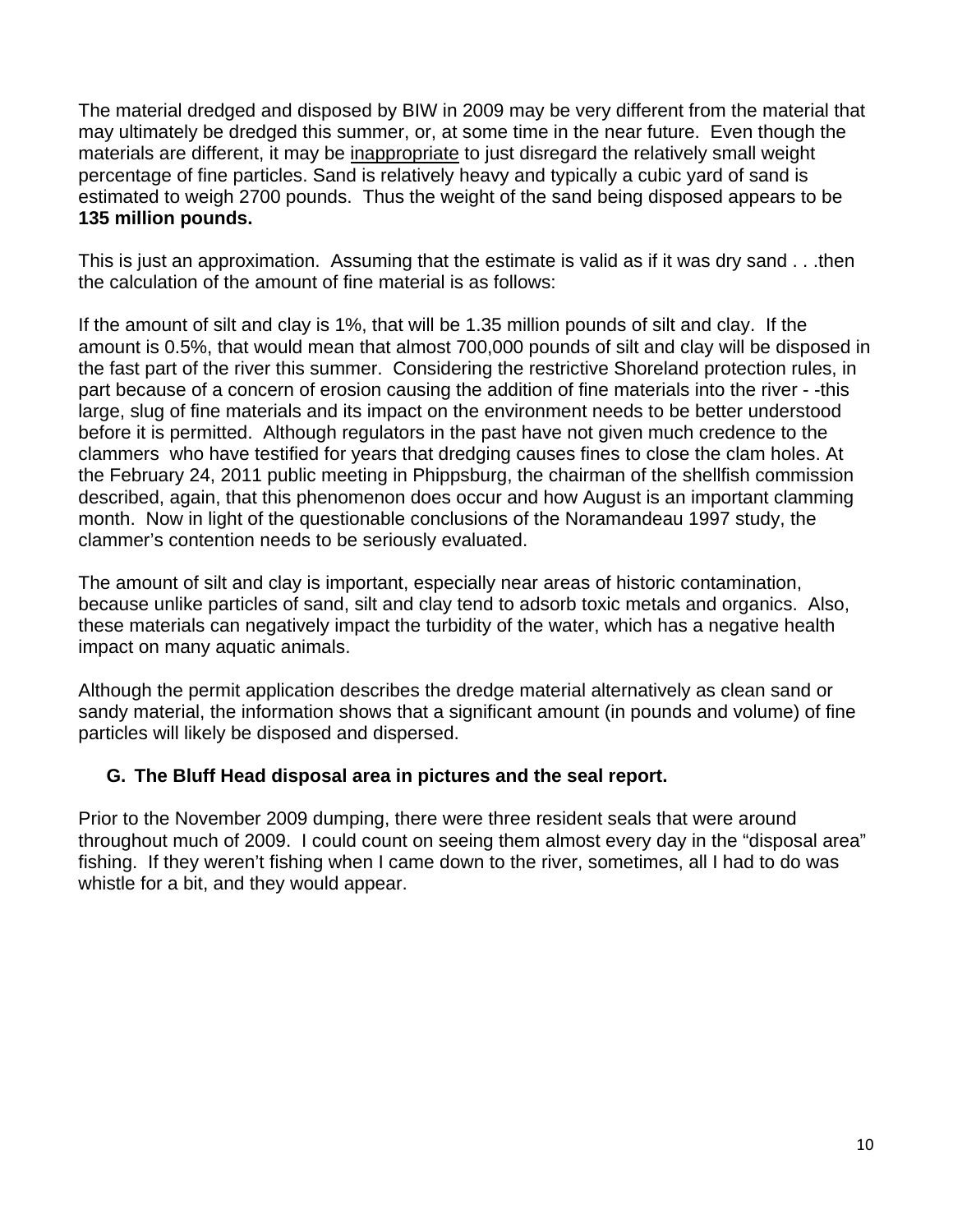Figure 3: Picture of Bluff Head disposal area August 31, 2009, looking south. With a seal near the point of the arrow.



They were visibly disturbed by the dumping and the high turbidity. When USACE, MEDEP and BIW came to the location in November 2009 during the dredging disposal period, so that I could have them see the effect of the dredging disposal, they saw one of the seals. Although the seals came back briefly in January, they appear to have moved on and are no longer in the area. Transitory seals do go in and out with the tide during portions of the year. Today, March 20, 2011, a seal was once again vigorously fishing and keeping me in its awareness. The seal seemed to enjoy my whistling – though I can't tell if it was one of the three seals from 2009.

The dumping of dredge spoils in November 2009 altered the intertidal zone adjacent, downstream and upstream from the disposal area.. As shown at the public meeting, Figure 5 below, the mid-intertidal zone is still encumbered with areas of "dead" mucky material, The material is being tested for metals, grain size and % organic content.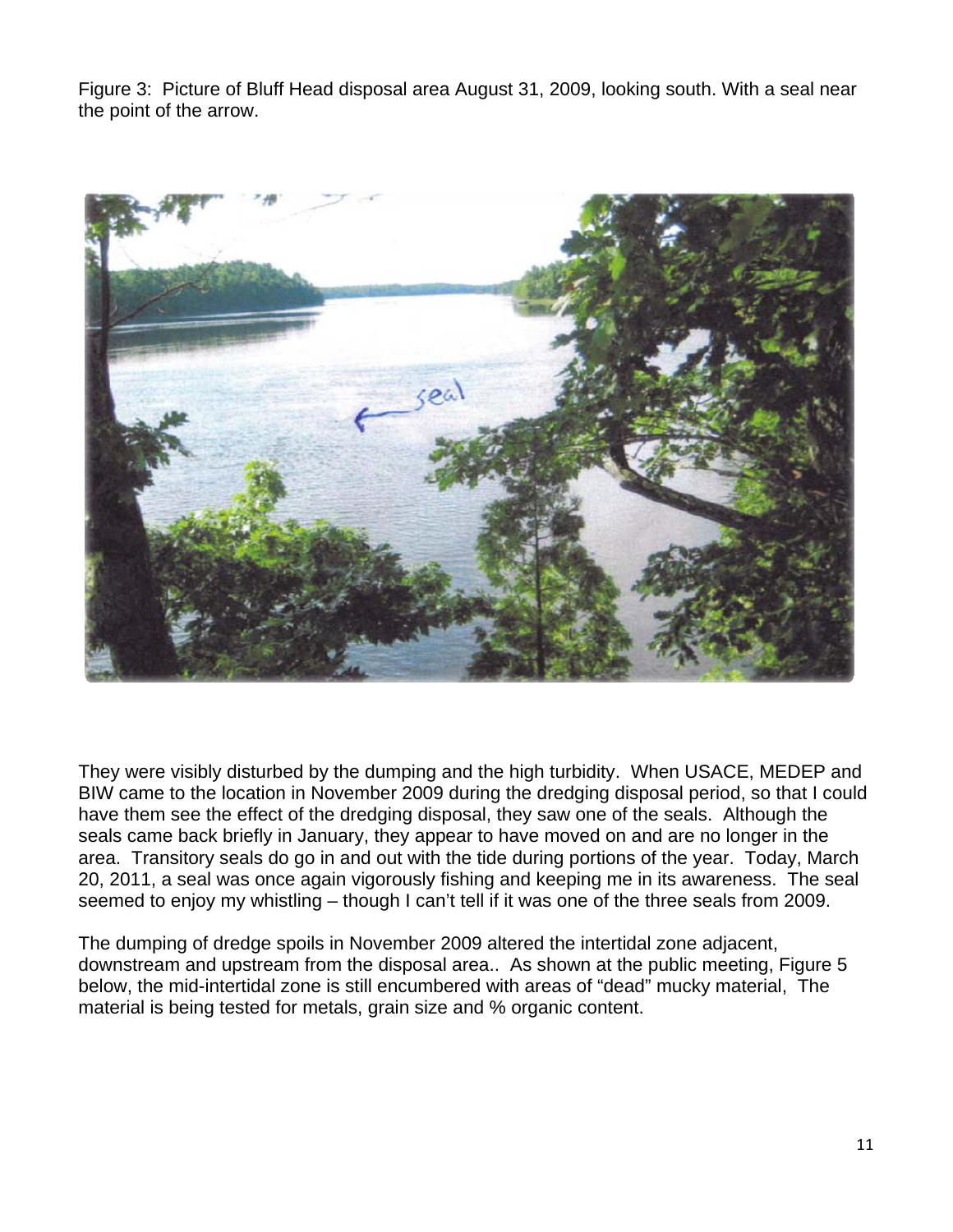Figure 5. One of the areas of accumulated muck, on an otherwise rocky shore. Footprints From 2/24/2011 when retrieving a sample of the muck for the Phippsburg public meeting.



Figure 4. Dredge disposal by tug and barge in Bluff Head in November 2009. Picture shows dump near the east bank, but the disposal was done in the middle as well.

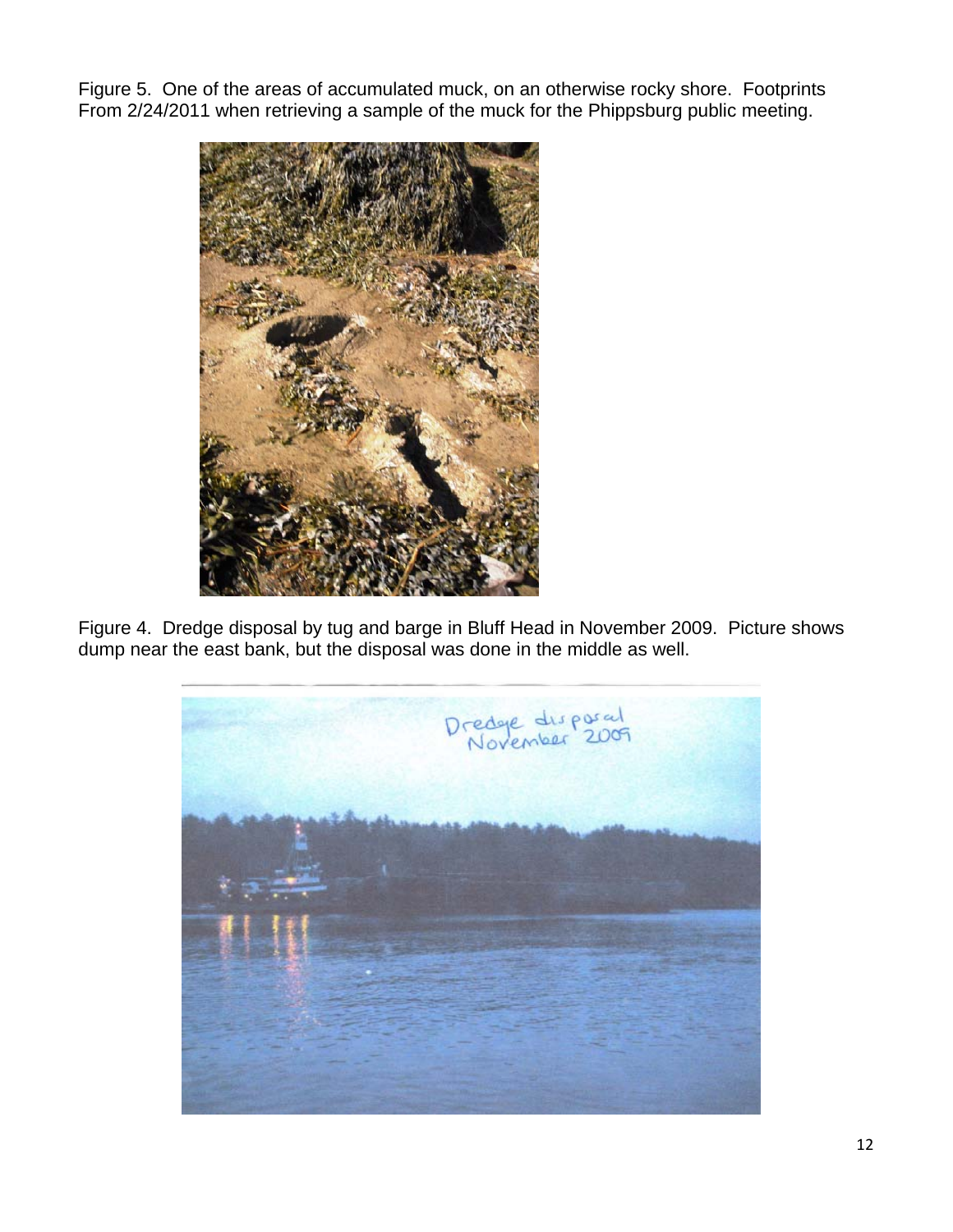## **H. Alternatives that could/should be part of the evaluation.**

Especially in these times of economic uncertainty, having our tax dollars used to move sediment from point a – to point b, just so it can move back upstream to be dredged again, seems wasteful when there are less costly, more environmentally sound alternatives that meet the objective. Hopefully the powers that be, will encourage using a cheaper, better, smarter solution. Perhaps one of these options will spark the development of a really great alternative.

- 1. **No dredge option.** Since the BIW pilots can effectively take the Spruance down river without any dredging, hire a BIW pilot to assist in navigating the Spruance down the Kennebec for the September 1, 2011 sailaway. Cost is very low and environmental impact is very low.
- 2. **Minimize dredging option with beneficial upland reuse of dredge spoils.** If dredging is required, do a limited dredging, estimated by Bill Kavanaugh at the 2/24/2011 public meeting, of about 10,000 cubic yards to fully satisfy the authorized channel depth. The Navy representative at the 2/23/2011 meeting stated, in a conversation with me, that dredging to the authorized depth is all that they require. Perhaps use a low turbidity clamshell dredge as the dredging equipment to reduce the turbidity of the proposed hopper dredge equipment. The huge reduction in volume, due to not over-dredging, will provide cost savings and environmental impact benefits. Beneficial use of the dredge spoils for landfill cover or similar application should be considered, as that will remove all the requirements related to disposing of this dredged material in-river. In addition, since disposal doesn't have to coincide with almost slack water in the Bluff Head disposal area, this alternative may have increased time flexibility and result in a significant time savings.
- 3. **Flattening sand crests option by pushing crests into the troughs.** Modify Mother Nature's sculpting efforts by flattening the sand crests, through pushing the sand material in the creste into the troughs. A procedure sometimes called "bar dragging" might accomplish the required result without the extensive dredging and disposal, although further analysis of the sand wave field would be necessary. Because of the rapidity of sand wave formation, and deformation, this option could be used just prior to deep drafts boats transiting the reach. Although no estimate of deep draft transits was provided, it appears to be just a few times a year.
- 4. **Fully study sand transport issues before doing any "over-dredging".** A full evaluation of the migration of the material which is disposed in Bluff Head is required prior to using the disposal site to comply with 40 CFR 230. Since at least 1980, because it is discussed in the 1980 Environmental Assessment, many regulators/scientists have speculated that we are dredging and re-dredging the same material. In addition, Bill Kavanaugh has repeatedly discussed the fact that sand wave peaks that are a problem because they are too close to the surface, are often gone within weeks because of the strong forces within the river system. Similarly, work that monitored the sand wave heights from the 1982 $2$  dredging of

 $^{2}$  Environmental Assessmetn, August 1981 (Signed 9/1/1981 – but did not include a CWA certification).

<sup>&</sup>quot;‐Environmental Assessment and Finding of No Significant Impact for Maintenance Hopper Dredging of the 27‐Foot Channel below Bath to Remove about 50,000 cy of Sand Shoal from the Doubling Point Reach, with Disposal In‐River North of Bluff Head. Dredging would include Advanced Maintenance to a Depth of ‐35 Feet MLW, the Elevation of the Base of the Sand Wave Shoals at Doubling Point.

Extract of the Annual Report for 1982, New England Division Extract, Page 1‐8.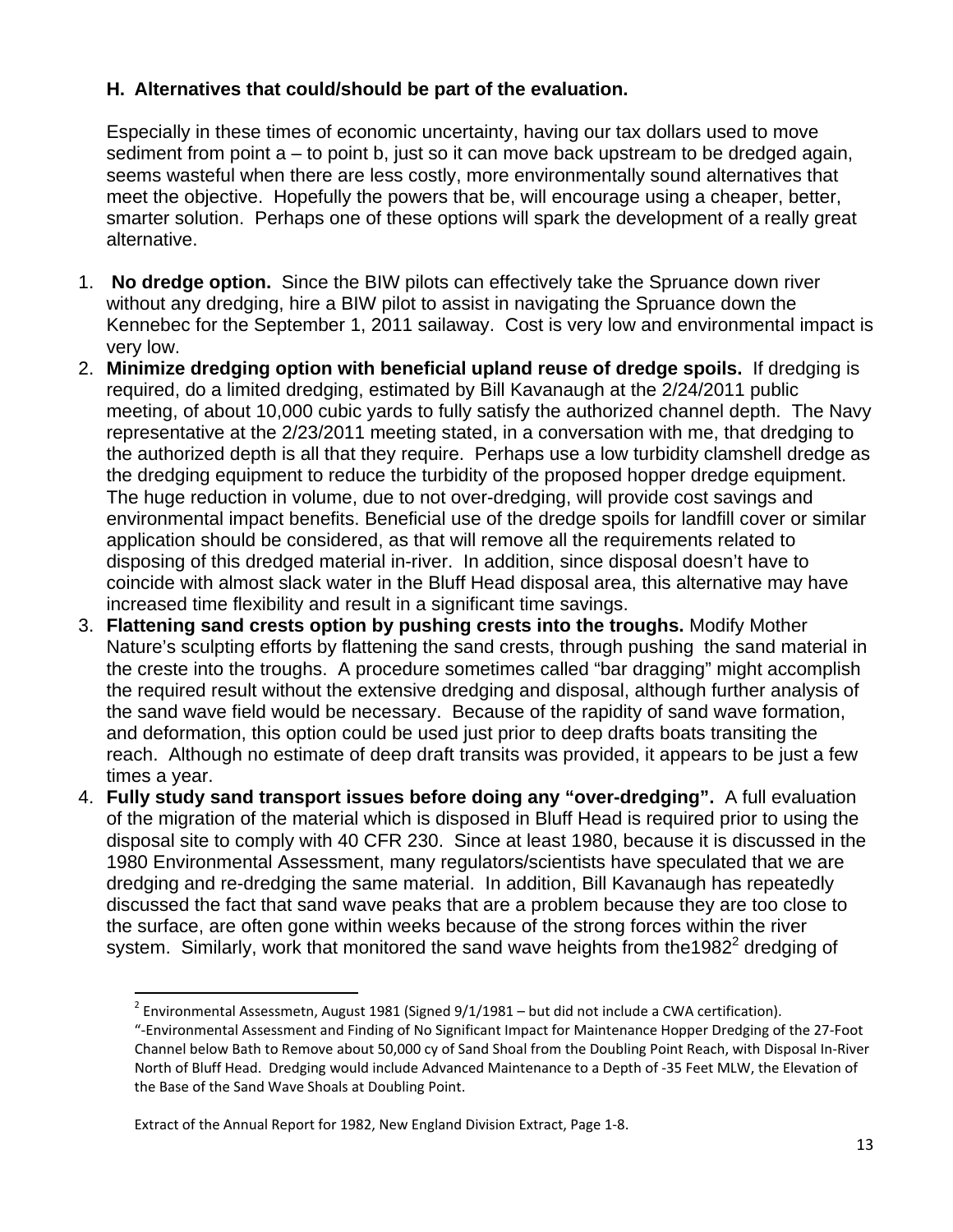Doubling Point, based on the 1981 Environmental Assessment, apparently (based on reading the draft USACE EA dated February 2011) showed significant sand waves reforming within four months even though over-dredging was done. Thus, over-dredging should not be included as a knee-jerk reaction. The in-river disposal requirements expect that a detailed analysis, with supporting data, be done showing that the extra costs and environmental impacts today are worth the risks that re-dredging will be of little benefit because of current actions on the vast amount of sand still remaining in the seabed convergence zone.

5. **Delay dredging as much as possible and then just do targeted dredging as need arises.** Continue to delay the dredging and develop engineering solutions to do targeted dredgings if a need arises. Switch the mindset from bringing in big dredging operations from the other side of the country with high mobilization costs. Historically, the currently nine year period since the last dredging is well in excess of the average.

### **I. Review of issues raised at the public meeting of the Department of Marine Resources in Phippsburg (2/24/2011).**

For completeness, I'd like to put on the record some of the important points that were brought up at the public meeting. The project dredging work was described at a public meeting in Phippsburg, Maine on February 24, 2011. This was a useful meeting and we thank Brian Swan for organizing it and for the participation of Bob Green, Bill Kavanaugh, and all the stakeholders thatattended. Because Phippsburg televised the public meeting, the reach of the meeting and the information discussed, has been much broader than the number of people in the room.

Issues raised at the meeting were:

- a. The inconvenience and disruption of the dredging and disposal occurring in August during the most populated time of year. Tourism is a growing and important economic driver for the lower Kennebec River area. During August, fishermen, clammers, tour boats, vacationers and residents use the water and shoreland extensively. The wildlife is particularly abundant including stripers, sturgeon, seals, ducks, birds, and raptors.
- b. The fact that the breathing holes in the clam flats historically get covered up due to turbidity during dredging and that this makes harvesting clams hard and that August is a prime month for clam harvesting. Brian Swan referenced a 1997 dredging report, and perhaps another report, as showing that material did not stay suspended. This points out the need to document statements and analyze the work to make sure significant problems existed. If the report he referred to was the December 1997 Normandeau letter, that concludes "there was no evidence of an increase related to dredging" , as discussed in the body of this report, that study was seriously flawed. This study is a good example of why a report's information should be reviewed with a critical eye to the actual data, before accepting their stated conclusions.
- c. Samples of the slimy muck that came into the intertidal zone by the "Bluff Head" disposal area from the BIW dumping in 2009 were displayed as well as the mucky sand that remains after one year of winnowing by the current and storms. Samples showing the difference to Popham Beach sand were also displayed. A request to Army Corps of Engineers to bring the samples taken in January 2011 of dredged material was denied and a Freedom of Information Act request for viewing the dredge samples was denied.
- d. That the Bluff Head disposal site has not been permitted or evaluated.

<u> 1989 - Johann Stoff, amerikansk politiker (d. 1989)</u>